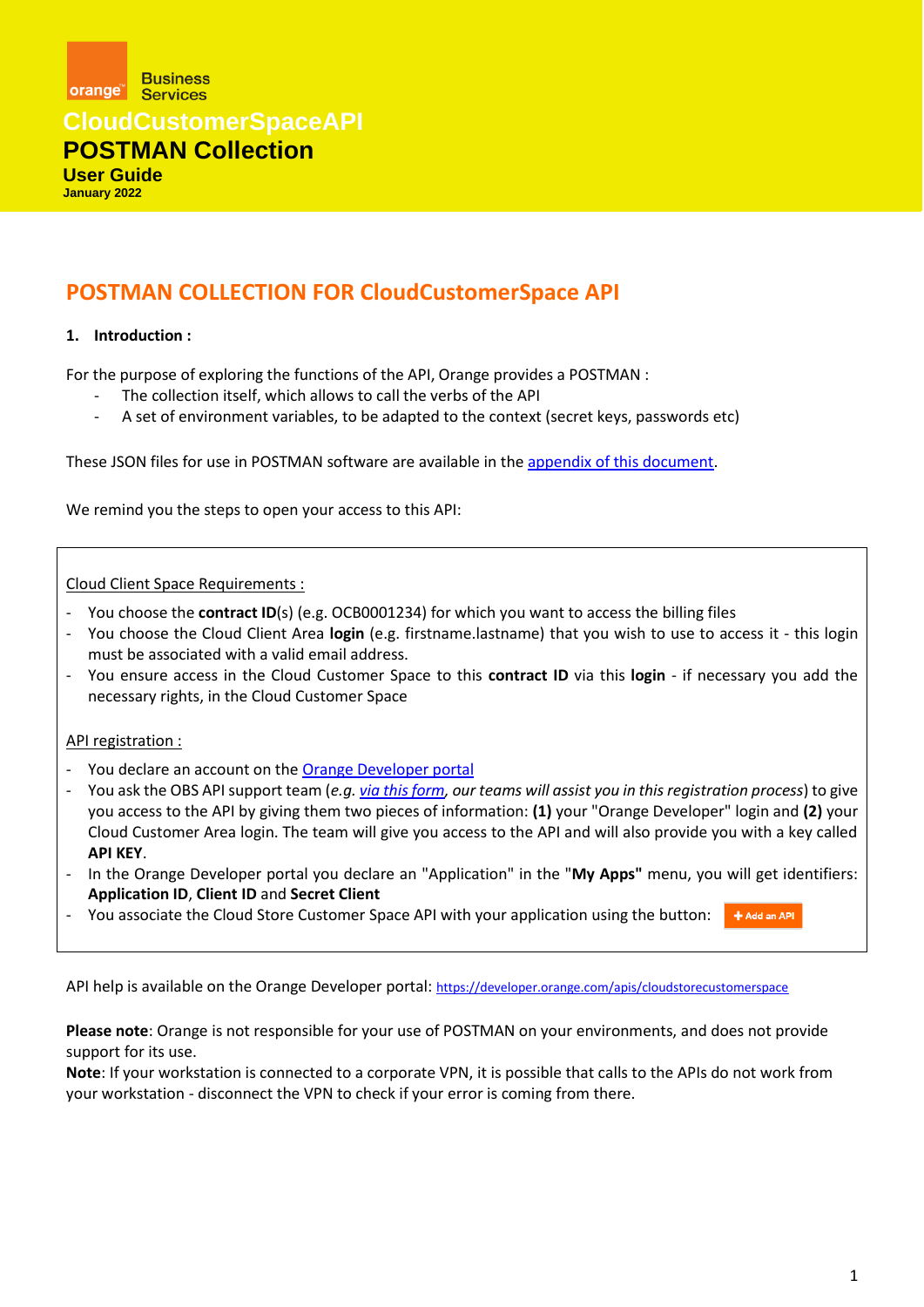

#### **2. Implementation: import**

1. Import the collection into POSTMAN

Retrieve the **API\_CLOUDSTORE\_CUSTOMER\_SPACE.postman\_collection.json** file in th[e appendix of this](#page-4-0)  [document.](#page-4-0)

In POSTMAN, select the "**Collections"** section on the left and then the "**Import**" button. Import the *API\_CLOUDSTORE\_CUSTOMER\_SPACE.postman\_collection.json* file.



2. Importing the environment into POSTMAN

Retrieve the **OrangeCloud\_API.postman\_environment.json** file in th[e appendix of this document.](#page-4-0) Select the "**Environments"** section on the left and then the "**Import**" button. Import the *OrangeCloud\_API.postman\_environment.json* file.

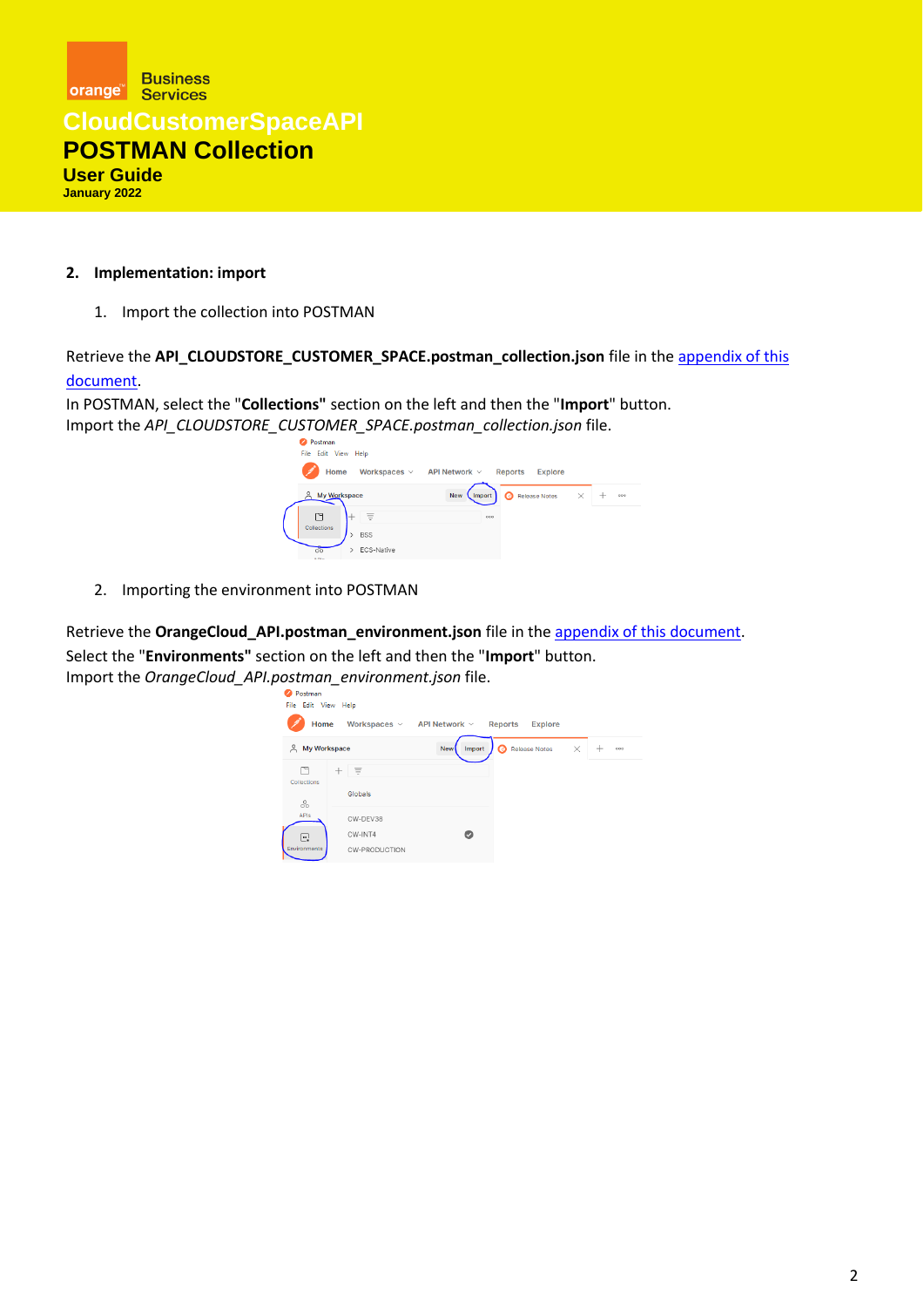

### **User Guide**

**January 2022**

#### 3. Implementation: environment

To update the environment select the OrangeCloud\_API environment then click on the eye on the right: then click on "Edit".

|                 |                                                                                |                                                                        | X<br>巾                  |
|-----------------|--------------------------------------------------------------------------------|------------------------------------------------------------------------|-------------------------|
|                 | ♤                                                                              | $\alpha_{\rm sp}$<br>$\ddot{\mathbf{C}}$<br>¢<br>♤<br>$\lambda$ Invite | Upgrade<br>$\checkmark$ |
|                 |                                                                                | OrangeCloud_API                                                        | ෬<br>$\checkmark$       |
| OrangeCloud_API |                                                                                |                                                                        | Edit                    |
| VARIABLE        | <b>INITIAL VALUE</b>                                                           | <b>CURRENT VALUE</b>                                                   |                         |
| X-API-Key       | Your API_KEY provided to you by ECC team LUdUimLtO0ERVGla++g6MG7T1R355J2V<br>. | snfzrtalvunCl +n5s1iYQrv1wXhcAPa7t6S                                   |                         |

#### You are ready to update the environment variables:

| V <sub>r</sub> Fork   0   Save <b>A</b> Share ••••<br>OrangeCloud_API |                 |                         |                                            |                                                  |     |                    |                 |
|-----------------------------------------------------------------------|-----------------|-------------------------|--------------------------------------------|--------------------------------------------------|-----|--------------------|-----------------|
|                                                                       | <b>VARIABLE</b> | TYPE (i)                | <b>INITIAL VALUE A</b>                     | <b>CURRENT VALUE (1)</b>                         | 000 | <b>Persist All</b> | <b>Reset AI</b> |
| ☑                                                                     | X-API-Key       | default<br>$\checkmark$ | Your API_KEY provided to you by ECC team   | eXAMple0ERVGla++q6MG7T1R355J2VsnfzrtqlvunCL+p5s1 |     |                    |                 |
| ☑                                                                     | Contract-Id     | default<br>$\checkmark$ | ID of the contract (OCB000xxxx)            | OCB0001656                                       |     |                    |                 |
| ☑                                                                     | <b>Token</b>    | default<br>$\checkmark$ | access token returned by "generate acces t | ExAmPLewvCC0aGprWW7c9KIDQMsQP                    |     |                    |                 |
| ☑                                                                     | Host            | default<br>$\checkmark$ | https://api.orange.com/cloud/b2b/v1        | https://api.orange.com/cloud/b2b/v1              |     |                    |                 |
|                                                                       | oauth_host      | default<br>$\checkmark$ | https://api.orange.com/oauth/v3            | https://api.orange.com/oauth/v3                  |     |                    |                 |

- **X-API-Key** is the key provided by OBS, once you have communicated the login of the Cloud Client Space you are using. This key is very long, for example :

Example+tO0ERVGla++g6MG7T1R355J2VsnfzrtqIvunCL+p5s1jYQry1wXhcAPqZt6SmL5Z8SinWwYbB+2qoILKtFtCP9rZVgCTMAazF/Tp8ZdvWHuZfHzu+NzoHatFkiKT6nHoFkc96WmdtVnPFtKBzjURvDEUW9cVEx5cYninrF1ps<br>rBadAg+VLkpuP7GbG+Q1yvjk1osGajaTPZHEZAAs+9Ze nupp8D1xXqg9pHEat/YY9c1e6RA74nKoKK4bs6+I0Hej2BRGqNHaw++EX0eLW9YYqUsDH6PQBf7+cwR13GIpAXm+fScuyE1reJsnC0HmXt+ZsqHDxYVZ3Z3RRCG5bD6w/h8C6vyxyxrUFAiNE8dnBNrEt3F5sPWcMYer0pGVO46r<br>TITU/Fh6XPtM4OZuTCdWGeD0m7771vJvwoVPrk7giFGQ8v+qN /gMmsIW67DZuFg7uUW8mLrnrTbQhCJ1fwstv0NlP1zdqCMWvXF2ru7qgL7RMZKNUzg1DnwzglELGCbluKWty6TTY9J0iFv6zVvvULmU2qrf1lVD/Uc9GFRePdHWdwR3HCvgRT/xwEQ154d5IGDFC6TXHgZGjwL9ez5bsIZWJkV<br>6xKMy7yW05LxDr/IS23I6ulN+6E/RJCxxB8QSpqVCeMXD/dG24h

- **Contract-ID** in the format OCB000NNNN, e.g. *OCB0001234* is used by calls to the verbs 'document download' and 'documents list' and 'contract detail
- **Token** is the access token returned by the "generate access token" verb call, e.g. : *ExamPLeFP5EFSY4w1VfOWDXAUnMlDA*

To obtain this token follow this procedure:

1. On the [Orange Developer portal:](https://developer.orange.com/) go to "**Login**" then "**My apps**" then select your application: note the **Client ID** and **Client secret** fields

|                                                                                                                    |                  |                            |      |         |                         | ----               |
|--------------------------------------------------------------------------------------------------------------------|------------------|----------------------------|------|---------|-------------------------|--------------------|
| <b>Orange Developer</b>                                                                                            | Products         | Resources                  | Blog |         | <b>Customer stories</b> | <b>Thinly apps</b> |
| My 8009 > APPLI-FINOPS                                                                                             |                  |                            |      |         |                         |                    |
| <b>Details</b>                                                                                                     |                  |                            |      |         |                         |                    |
| APPLI-FINOPS 200<br>Application de test pour accéder aux spécifications de l'API.                                  |                  |                            |      |         |                         | Edit               |
| Application ID <sup>6</sup><br>tvg3ur4YX1dH1                                                                       |                  |                            |      |         |                         |                    |
| Client ID <sup>O</sup>                                                                                             | Status: Approved | Client secret <sup>6</sup> |      |         |                         | Hide               |
| MeYZxJ8qRfCquvJCYzAX9HPo                                                                                           |                  | <b>COWOrsuDaT3T</b><br>io. |      |         |                         | Renew              |
| Authorization header <sup>6</sup><br>-www.4VCaXU0ZVlaeEo4cVJmQ3F1dkpDWXpBWDIIUQ86ajNCckcwV09yc3VEYVQzVA==<br>Basic |                  |                            |      |         |                         |                    |
|                                                                                                                    |                  |                            |      |         |                         |                    |
| <b>Subscribed APIs</b>                                                                                             |                  |                            |      |         |                         | + Add an API       |
|                                                                                                                    |                  |                            |      |         | C Hide revoked APIs     | Show revoked APIs  |
| Name                                                                                                               |                  |                            |      | Version | Subscription status     | Actions            |
| <b>Cloud Store Customer Space API</b>                                                                              |                  |                            |      | 1.2     | Approved                |                    |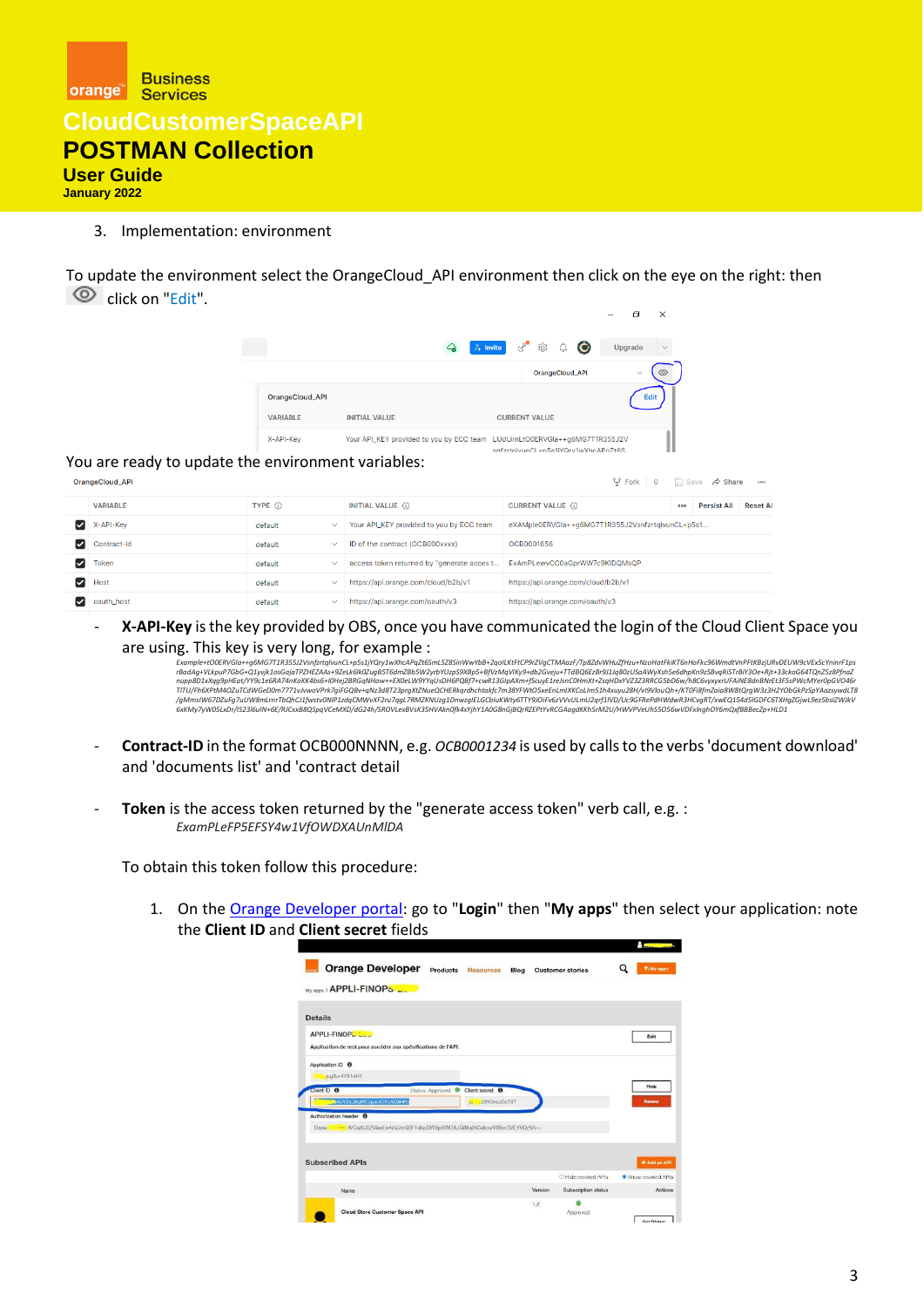

2. In POSTMAN, for the "generate access token" call, enter your **Client ID** and **Client secret** codes in the "**Username**" and "**Password"** fields:



3. Execute the "generate acces token" call: the token is in the response, it is valid for 1 hour:

| Body          |     | Cookies (1) Headers (6) | <b>Test Results</b>                             |                          |          |
|---------------|-----|-------------------------|-------------------------------------------------|--------------------------|----------|
| Pretty        | Raw | Preview                 | Visualize                                       | <b>JSON</b><br>$\ddot{}$ | $\equiv$ |
|               |     |                         |                                                 |                          |          |
| $\frac{2}{3}$ |     | "token_type": "Bearer", |                                                 |                          |          |
|               |     |                         | "access_token": "3ZGsApQDUD7Vb2pOGoNDRFEmLdUR", |                          |          |
| 4             |     | "expires in": 3600      |                                                 |                          |          |
| 5             |     |                         |                                                 |                          |          |

- **Host and oauth\_host**: these variables do not need to be modified

You are now ready to use the verbs available in the POSTMAN collection. The detailed use of these verbs can be found here: https:[//developer.orange.com/apis/cloudstorecustomerspace](https://developer.orange.com/apis/cloudstorecustomerspace)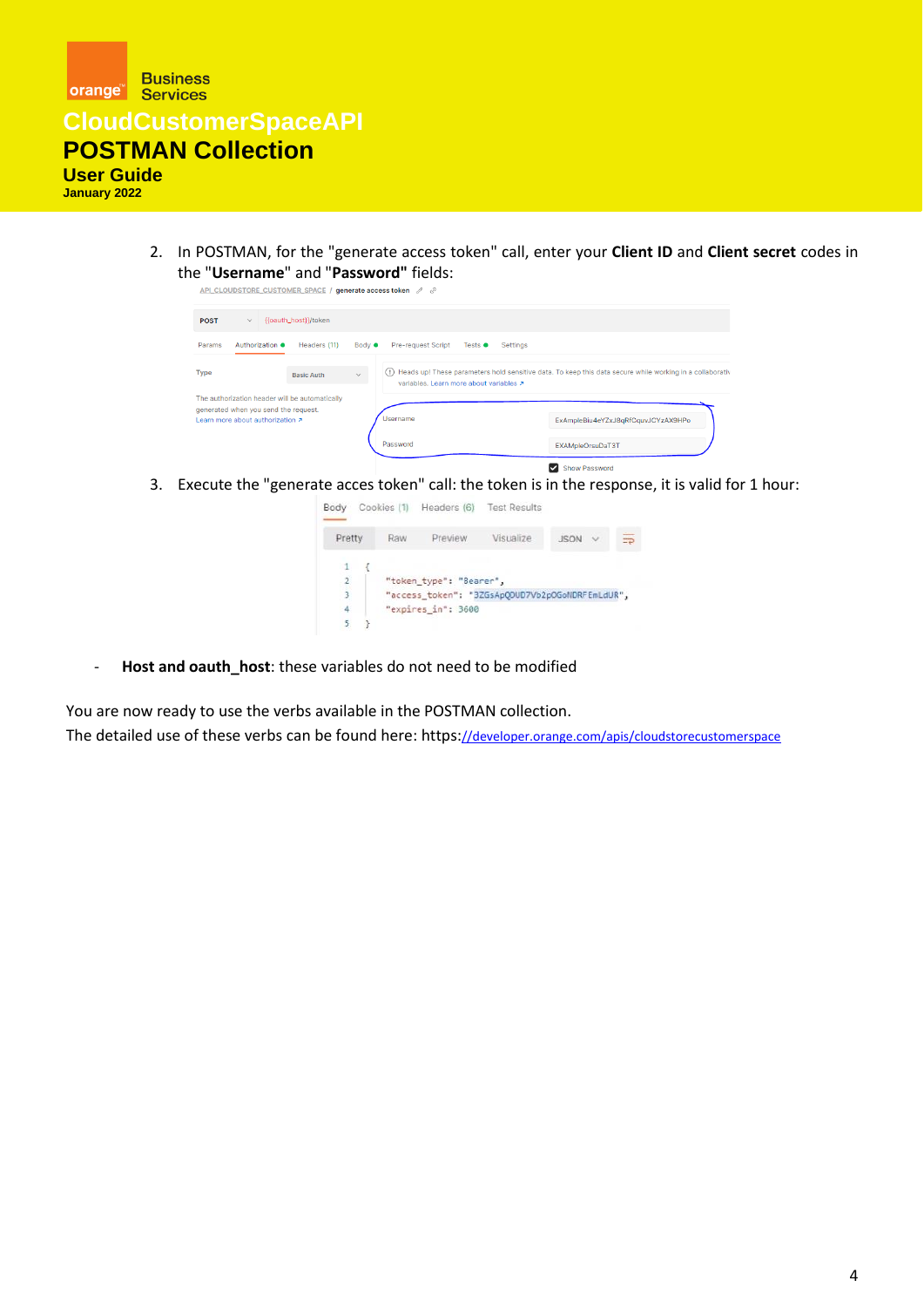**Business** orange **Services** 

**CloudCustomerSpaceAPI**

**POSTMAN Collection** 

**User Guide**

**January 2022**

### <span id="page-4-0"></span>**Appendix #1: POSTMAN files**

```
API_CLOUDSTORE_CUSTOMER_SPACE.postman_collection.json
 {
                     "info": {
                                            "_postman_id": "e32a5f1f-0418-4245-bafa-1da474bb566e",<br>"name": "API CLOUDSTORE CUSTOMER_SPACE",<br>"description": "this collection shows requests available with API_CloudStore",<br>"schema": "https://schema.getpostman.com/json/c
                      },
"item": [
                                           \overline{1}"name": "contracts list",
"request": {
"auth": {
                                                                                                             "type": "bearer",
"bearer": [
                                                                                                                                 \bar{\mathrm{t}}"key": "token",
"value": "{{Token}}",
"type": "string"
                                                                                                                                 }
                                                                                                           \bar{1}},
"method": "GET",
"header": [
                                                                                                           {
                                                                                                                                  "key": "X-API-Key",
"value": "{{X-API-Key}}",
"type": "text".
                                                                                                            },
                                                                                                            \cdot"key": "Accept",
"value": "application/json",
"type": "text".
                                                                                                           }
                                                                                       ],
"url": {
                                                                                                             "raw": "{{Host}}/contracts",
"host": [
                                                                                                                               "{{Host}}"
                                                                                                             ],
"path": [
"contracts"
]
                                                                                       },
"description": "Get List Contracts"
                                                                 },
"response": []
                                            },
{
                                                                 "name": "generate access token",
"event": [
                                                                                      \pm"listen": "test",<br>"script": {<br>"exec": ["pm.environment.set(\"Token\", pm.response.json().access_token);"<br>"type": "text/javascript<br>}
                                                                                      \overline{1}],
"protocolProfileBehavior": {
"disabledSystemHeaders": {}
                                                                 },
"request": {
"auth": {
"type": "basic",
"basic": [
{
                                                                                                                                                        "key": "password",
"value": "EXAMpleOrsuDaT3T",
"type": "string"
                                                                                                                                  },
{
                                                                                                                                                        "key": "username",
"value": "ExAmpleBiu4eYZxJ8qRfCquvJCYzAX9HPo",
"type": "string"
                                                                                                                                 }
                                                                                                           \bar{1}},
"method": "POST",
"header": [
                                                                                                           \overline{1}"key": "Content_Type",
"type": "text",
"value": "application/x-www-form-urlencoded"
                                                                                                             },
{
                                                                                                                                  "key": "",
"type": "text",
"value": "",
"disabled": true
                                                                                                           }
                                                                                       ],
"body": {
                                                                                                            "mode": "urlencoded",
                                                                                                            "urlencoded": [
                                                                                                                                  {
                                                                                                                                                        "key": "grant_type",
"value": "client_credentials",
"type": "text".
                                                                                                                                 }
                                                                                                           ]
                                                                                       },
"url": {
                                                                                                             "raw": "{{oauth_host}}/token",
"host": [
"{{oauth_host}}"
                                                                                                             ],
"path": [
"token"
]
```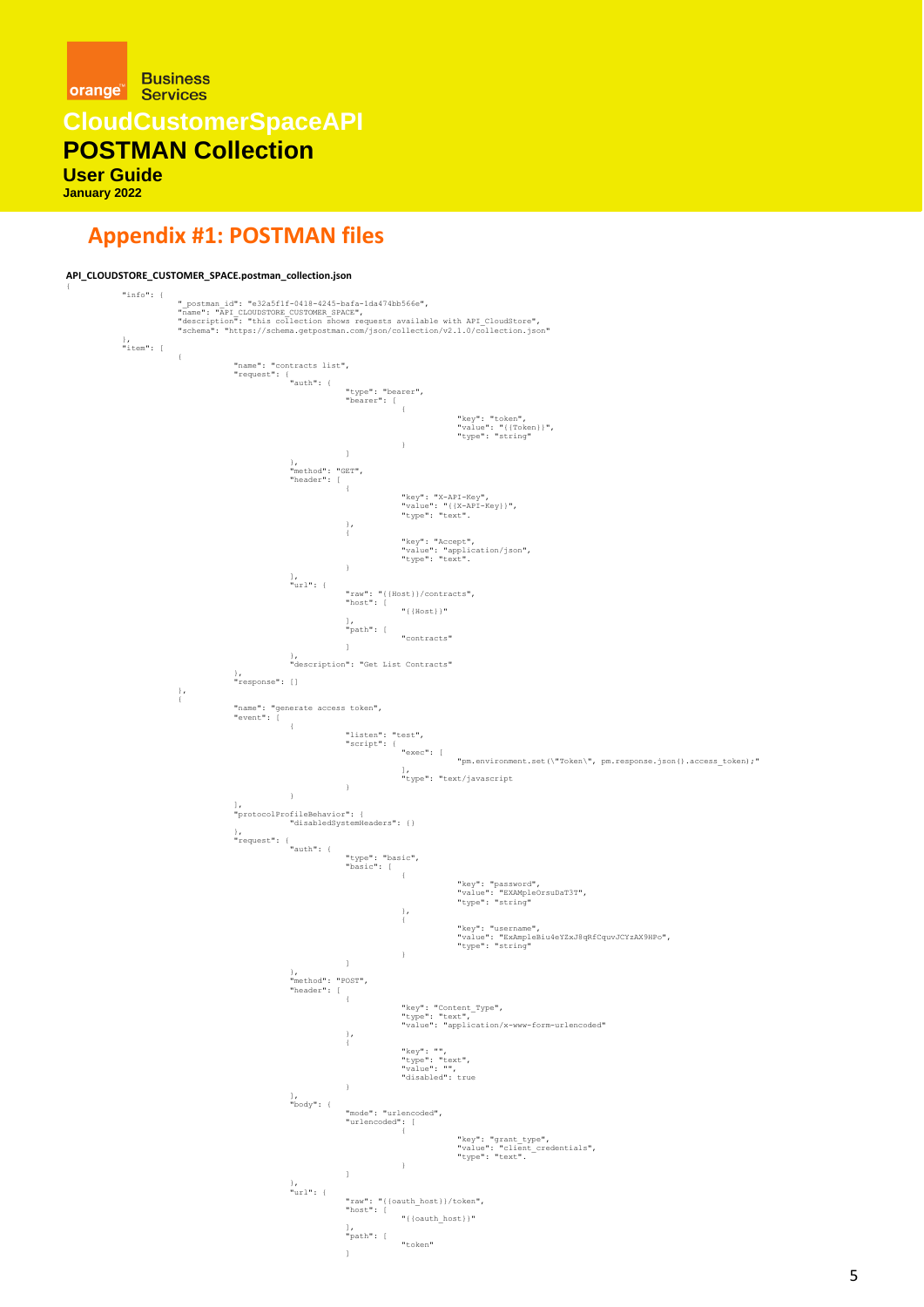

**CloudCustomerSpaceAPI**

### **POSTMAN Collection**

**User Guide January 2022**

> }, "description": "token OrangeDev" }, "response": [] }, { "name": "document download", "protocolProfileBehavior": { "disabledSystemHeaders": {} }, "request": { "auth": { "type": "bearer", "bearer": [ { "key": "token", "value": "{{Token}}", "type": "string" }  $\,$   $\,$   $\,$ }, "method": "GET", "header": [ { "key": "X-API-Key", "value": "{{X-API-Key}}", "type": "text". }, { "key": "Accept", "value": "application/json", "type": "text". }, { "key": "X-ECCS-Contract-Id", "value": "{{Contract-Id}}", "type": "text". } ], "url": { "raw": "{{Host}}/documents/\*\*\*\*insert here your document id\*\*\*\*/file",<br>"host": [<br>"{{Host}}" ], "path": [ "documents", "\*\*\*\*insert here your document id\*\*\*\*", "file"  $\overline{1}$ }, "description": "download a document }, "response": [] }, { "name": "documents list", "request": { "auth": { "type": "bearer", "bearer": [ { "key": "token", "value": "{{Token}}", "type": "string" }  $\,$   $\,$   $\,$ }, "method": "GET", "header": [ { "key": "X-API-Key", "value": "{{X-API-Key}}", "type": "text". }, { "key": "X-ECCS-Contract-Id", "value": "{{Contract-Id}}", "type": "text". }, { "key": "Accept", "value": "application/json", "type": "text". } ], "url": { "raw": "{{Host}}/documents", "host": [ "{{Host}}" ], "path": [ "documents"  $\mathbf{I}$ }, "description": "List of documents". }, "response": [] }, { "name": "contract detail",<br>"request": {<br>"auth": {<br>"type": "bearer",<br>[ "key": "token", "value": "{{Token}}", "type": "string" }  $\overline{1}$ }, "method": "GET", "header": [  $\left\{ \right.$ "key": "X-API-Key", "value": "{{X-API-Key}}", "type": "text". },